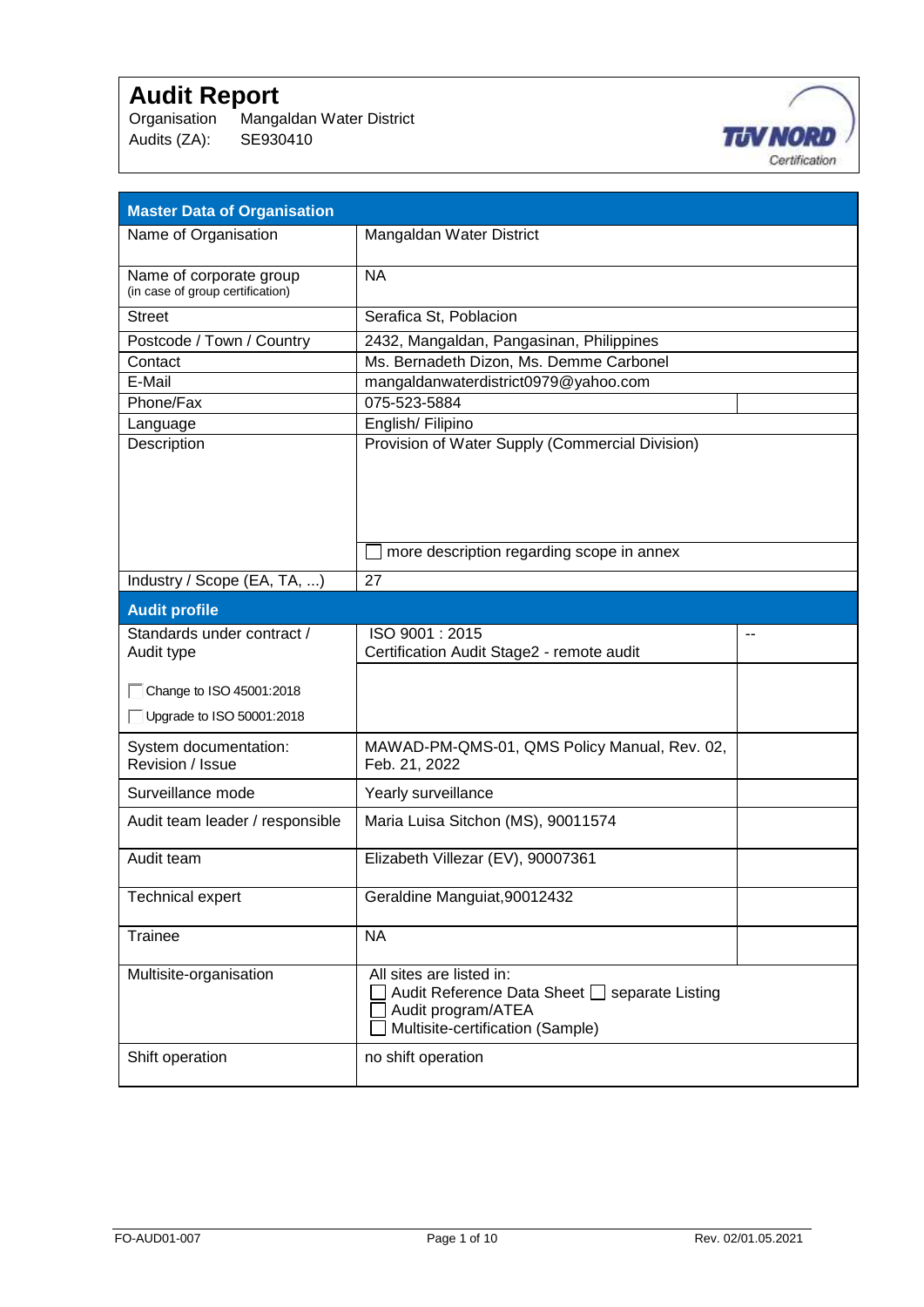Organisation Mangaldan Water District Audits (ZA): SE930410



| <b>Audited Standards</b>           |                                                                                                                               |                                    |          |  |  |  |
|------------------------------------|-------------------------------------------------------------------------------------------------------------------------------|------------------------------------|----------|--|--|--|
| ISO 9001: 2015                     |                                                                                                                               | <b>Certification Audit Stage 2</b> |          |  |  |  |
| Non-applicability of chapters: 8.3 |                                                                                                                               |                                    |          |  |  |  |
| Audit team leader:                 | Maria Luisa Sitchon                                                                                                           | Audit number(ZA):                  | SE930410 |  |  |  |
| Certificate number:                | TBD.                                                                                                                          | Valid until:                       | TBD      |  |  |  |
| <b>Audit-Details</b>               |                                                                                                                               |                                    |          |  |  |  |
| <b>Sites</b>                       | Serafica St, Poblacion, 2432, Mangaldan, Pangasinan, Philippines                                                              |                                    |          |  |  |  |
| Audit date                         | 28.02.2022                                                                                                                    |                                    |          |  |  |  |
| Audit duration                     | 2.50 person days remote audit (incl. remote locations if applicable) including<br>1.00 Stage 1 remote audit (separate report) |                                    |          |  |  |  |

| <b>Details for Stage 1 - Audit</b> |                |                       |  |  |  |
|------------------------------------|----------------|-----------------------|--|--|--|
| Stage 1 - Audit                    | Remote audit   |                       |  |  |  |
| Duration Stage 1 - Audit           | ISO 9001: 2015 | 1.00 person-day $(s)$ |  |  |  |
|                                    |                | total<br>1.00         |  |  |  |
| Date Stage 1 - Audit               | 16.02.2022     |                       |  |  |  |

#### **Distribution/Confidentiality/Rights of ownership/Limitations/Responsibilities**

This report is sent to the certification body or bodies, the members of the audit team and the audit representative of the organisation. All documents (such as this report) regarding the certification procedure are treated confidentially by the audit team and the certification body. This audit report remains the property of the certification body.

An audit is a procedure based on the principle of random sampling and cannot cover each detail of the management system. Therefore nonconformities of weaknesses may still exist which were not expressly mentioned by the auditors in the final meeting or in the audit report.

The responsibility for continuous effective operation of the management system always rests solely with the audited and certified organisation.

Salvo clause:

The audit report will be left to the organisation at the end of the audit - subject to approval by the certification body. The independent release process may cause modifications or additions. In these cases a modified revision will be sent to the audited organisation.

| <b>Annex/Enclosures</b>           |                                             |
|-----------------------------------|---------------------------------------------|
| Annex/                            | $\bowtie$<br>Questionaire(s) / Checklist(s) |
| corresponding audit documentation | Additional annexes, number                  |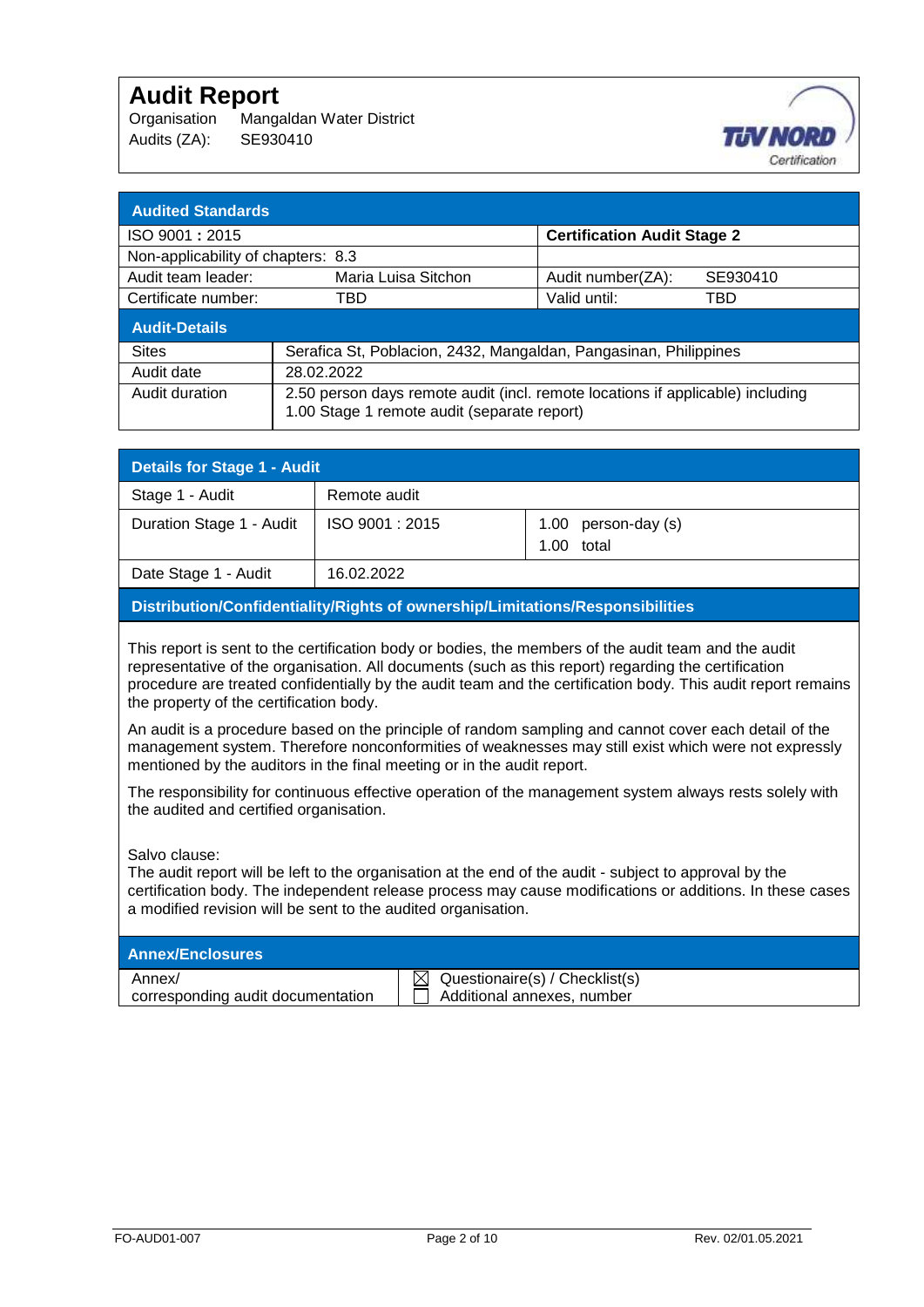Organisation Mangaldan Water District Audits (ZA): SE930410



| <b>Summary of results</b>                                                                                 |                                                                                                                                                |                |                                                                                                                                 |         |         |        |         |         |        |         |                          |
|-----------------------------------------------------------------------------------------------------------|------------------------------------------------------------------------------------------------------------------------------------------------|----------------|---------------------------------------------------------------------------------------------------------------------------------|---------|---------|--------|---------|---------|--------|---------|--------------------------|
|                                                                                                           | ISO 9001:2015<br>$\qquad \qquad \blacksquare$                                                                                                  |                |                                                                                                                                 |         |         |        |         |         |        |         |                          |
|                                                                                                           |                                                                                                                                                |                |                                                                                                                                 |         |         |        |         |         |        |         |                          |
| Clause                                                                                                    | Audited                                                                                                                                        | Result*        | Clause                                                                                                                          | Audited | Result* | Clause | Audited | Result* | Clause | Audited | Result*                  |
|                                                                                                           |                                                                                                                                                |                |                                                                                                                                 |         |         |        |         |         |        |         |                          |
| 4.1                                                                                                       | $\boxtimes$                                                                                                                                    | $\overline{1}$ |                                                                                                                                 |         |         |        |         |         |        |         |                          |
| 4.2                                                                                                       | $\boxtimes$                                                                                                                                    | $\overline{1}$ |                                                                                                                                 |         |         |        |         |         |        |         |                          |
| 4.3                                                                                                       | $\boxtimes$                                                                                                                                    | $\overline{2}$ |                                                                                                                                 |         |         |        |         |         |        |         |                          |
| 4.4                                                                                                       | $\boxtimes$                                                                                                                                    | $\overline{1}$ |                                                                                                                                 |         |         |        |         |         |        |         |                          |
| 5.1                                                                                                       | $\boxtimes$                                                                                                                                    | $\overline{1}$ |                                                                                                                                 |         |         |        |         |         |        |         |                          |
| $\overline{5.2}$                                                                                          | $\boxtimes$                                                                                                                                    | 1              |                                                                                                                                 |         |         |        |         |         |        |         |                          |
| 5.3                                                                                                       | $\boxtimes$                                                                                                                                    | $\overline{1}$ |                                                                                                                                 |         |         |        |         |         |        |         |                          |
| 6.1                                                                                                       | $\boxtimes$                                                                                                                                    | $\overline{1}$ |                                                                                                                                 |         |         |        |         |         |        |         |                          |
| 6.2                                                                                                       | $\boxtimes$                                                                                                                                    | $\overline{1}$ |                                                                                                                                 |         |         |        |         |         |        |         |                          |
| 6.3                                                                                                       | $\boxtimes$                                                                                                                                    | 1              |                                                                                                                                 |         |         |        |         |         |        |         |                          |
| 7.1                                                                                                       | $\boxtimes$                                                                                                                                    | 1              |                                                                                                                                 |         |         |        |         |         |        |         |                          |
| 7.2                                                                                                       |                                                                                                                                                | $\overline{2}$ |                                                                                                                                 |         |         |        |         |         |        |         |                          |
| 7.3                                                                                                       | $\boxtimes$                                                                                                                                    | $\overline{2}$ |                                                                                                                                 |         |         |        |         |         |        |         |                          |
| 7.4                                                                                                       | $\boxtimes$                                                                                                                                    | $\mathbf{1}$   |                                                                                                                                 |         |         |        |         |         |        |         |                          |
| 7.5                                                                                                       | $\boxtimes$                                                                                                                                    | $\mathbf{1}$   |                                                                                                                                 |         |         |        |         |         |        |         |                          |
| 8.1                                                                                                       | $\boxtimes$                                                                                                                                    | 1              |                                                                                                                                 |         |         |        |         |         |        |         |                          |
| 8.2                                                                                                       | $\boxtimes$                                                                                                                                    | 1              |                                                                                                                                 |         |         |        |         |         |        |         |                          |
| 8.3                                                                                                       |                                                                                                                                                |                |                                                                                                                                 |         |         |        |         |         |        |         |                          |
| 8.4                                                                                                       | $\boxtimes$                                                                                                                                    | $\overline{c}$ |                                                                                                                                 |         |         |        |         |         |        |         |                          |
| 8.5                                                                                                       |                                                                                                                                                | 1              |                                                                                                                                 |         |         |        |         |         |        |         |                          |
| 8.6                                                                                                       | $\boxtimes$                                                                                                                                    | $\mathbf{1}$   |                                                                                                                                 |         |         |        |         |         |        |         |                          |
| 8.7                                                                                                       | Ø                                                                                                                                              | $\mathbf{1}$   |                                                                                                                                 |         |         |        |         |         |        |         |                          |
| 9.1                                                                                                       | $\boxtimes$                                                                                                                                    | 1              |                                                                                                                                 |         |         |        |         |         |        |         |                          |
| 9.2                                                                                                       | ⊠                                                                                                                                              | 1              |                                                                                                                                 |         |         |        |         |         |        |         |                          |
| 9.3                                                                                                       |                                                                                                                                                | $\overline{1}$ |                                                                                                                                 |         |         |        |         |         |        |         |                          |
| 10.1                                                                                                      | $\boxtimes$                                                                                                                                    | $\mathbf{1}$   |                                                                                                                                 |         |         |        |         |         |        |         |                          |
| 10.2                                                                                                      | $\boxtimes$                                                                                                                                    | 1              |                                                                                                                                 |         |         |        |         |         |        |         |                          |
| 10.3                                                                                                      | $\boxtimes$                                                                                                                                    | $\overline{1}$ |                                                                                                                                 |         |         |        |         |         |        |         |                          |
|                                                                                                           |                                                                                                                                                |                |                                                                                                                                 |         |         |        |         |         |        |         |                          |
|                                                                                                           |                                                                                                                                                |                |                                                                                                                                 |         |         |        |         |         |        |         |                          |
|                                                                                                           |                                                                                                                                                |                |                                                                                                                                 |         |         |        |         |         |        |         |                          |
|                                                                                                           |                                                                                                                                                |                |                                                                                                                                 |         |         |        |         |         |        |         |                          |
|                                                                                                           | Additional requirements in accordance to ISO 17021:2015<br>Audited<br>Result                                                                   |                |                                                                                                                                 |         |         |        |         |         |        |         |                          |
| a) internal audits and management review<br>$\boxtimes$<br>1                                              |                                                                                                                                                |                |                                                                                                                                 |         |         |        |         |         |        |         |                          |
| b)<br>review of actions taken on nonconformities identified in previous audit                             |                                                                                                                                                |                |                                                                                                                                 |         |         |        |         |         |        |         |                          |
| $\overline{c}$<br>$\boxtimes$<br>1<br>responsiveness to complaints                                        |                                                                                                                                                |                |                                                                                                                                 |         |         |        |         |         |        |         |                          |
| d)<br>$\boxtimes$<br>effectiveness of the management system with regard to fulfilment of objectives<br>1  |                                                                                                                                                |                |                                                                                                                                 |         |         |        |         |         |        |         |                          |
| progress of planned activities aimed at continual improvement<br>$\boxtimes$<br>$\ket{\mathsf{e}}$<br>1   |                                                                                                                                                |                |                                                                                                                                 |         |         |        |         |         |        |         |                          |
| $\boxtimes$<br>the client's management system ability and its performance regarding meeting of<br>f)<br>1 |                                                                                                                                                |                |                                                                                                                                 |         |         |        |         |         |        |         |                          |
| applicable requirements                                                                                   |                                                                                                                                                |                |                                                                                                                                 |         |         |        |         |         |        |         |                          |
| $\boxtimes$<br>operational control of the client's processes<br>g)<br>1                                   |                                                                                                                                                |                |                                                                                                                                 |         |         |        |         |         |        |         |                          |
| h)<br>review of any changes including system documentation<br>$\boxtimes$<br>1                            |                                                                                                                                                |                |                                                                                                                                 |         |         |        |         |         |        |         |                          |
| i)                                                                                                        |                                                                                                                                                |                | use of marks and/or any other reference to certification                                                                        |         |         |        |         |         |        |         | $\overline{\phantom{a}}$ |
| audited: $\boxtimes$ = audited sections of the standard;                                                  |                                                                                                                                                |                |                                                                                                                                 |         |         |        |         |         |        |         |                          |
|                                                                                                           | Result: 1 = fulfilled; 2 = basically fulfilled / potential for improvement; 3 = not fulfilled / nonconformity ; - = not applicable / excluded. |                |                                                                                                                                 |         |         |        |         |         |        |         |                          |
|                                                                                                           |                                                                                                                                                |                | Details are listed in the section "Detailed results". Fields with a coloured background are obligatory elements in every audit. |         |         |        |         |         |        |         |                          |

## **Obligatory elements from A00VA02**

a) Are temporary sites (i.e installation sites, project locations etc.) available?  $|$  yes  $\Box$  no  $\boxtimes$ b) Which one are visited? NA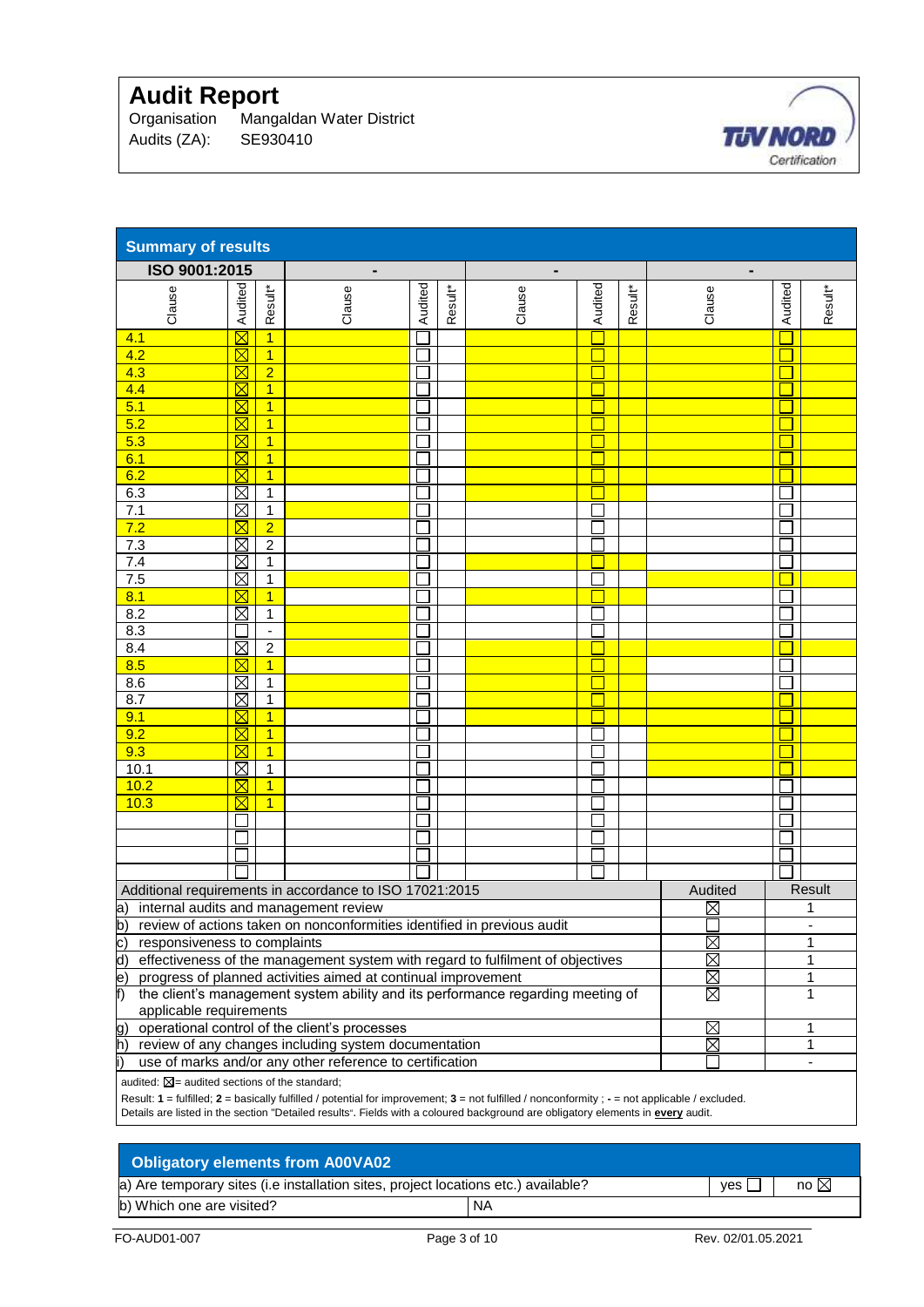Organisation Mangaldan Water District Audits (ZA): SE930410



| <b>Organisations profile</b>                                  |                                                                                                                                                                                                                                                                                                                                                                                                                                                                                                                                                  |
|---------------------------------------------------------------|--------------------------------------------------------------------------------------------------------------------------------------------------------------------------------------------------------------------------------------------------------------------------------------------------------------------------------------------------------------------------------------------------------------------------------------------------------------------------------------------------------------------------------------------------|
| <b>Organization Profile</b>                                   | <b>Registration Number:</b><br>LWUA Certificate of Conformance, cert. no. 139, issued Oct. 6, 1980                                                                                                                                                                                                                                                                                                                                                                                                                                               |
|                                                               | Info for org. Profile.<br>The MANGALDAN WATER DISTRICT was first operated under the<br>administration of the Municipality of Mangaldan under the name<br>"MANGALDAN WATERWORKS AUTHORITY". It was formed through<br>Resolution No. 38, series of 1979, passed by the Sanggunian Bayan of<br>Mangaldan, Pangasinan on May 12, 1979 pursuant to the provisions of<br>Presidential Decree (PD) No. 198, as amended by Presidential Decree<br>Nos., 768 and R.A. 9286 also known and referred to as the "PROVINCIAL<br>WATER UTILITIES ACT OF 1973". |
|                                                               | On October 6, 1980, the Conditional Certificate of Conformance (CCC No.<br>139) was issued by the Local Water Utilities Administration (LWUA) to the<br>District entitling it to have access to LWUA's technical, financial and<br>institutional assistance to improve and develop the water supply system in<br>the area.<br>Effective March 2015, MAWAD is re-categorized as Category "B" Water                                                                                                                                                |
|                                                               | District.<br>The Mangaldan Water District is one of the agencies accredited by the<br>Civil Service Commission per Resolution No. 982649 dated October 6,<br>1998, the accreditation of the Mangaldan Water District which grants the<br>authority to take final action on appointments.                                                                                                                                                                                                                                                         |
|                                                               | Brief of processes & Important process:<br>New Application, Billing and Collection, Disconnection, Reconnection,<br>Relocation                                                                                                                                                                                                                                                                                                                                                                                                                   |
|                                                               | Number of effective employees :<br>47 employees<br>Shift operation: Single shift<br>Office hour: 08.00-17.00                                                                                                                                                                                                                                                                                                                                                                                                                                     |
| Product Types /<br>Services & Application<br>Requirements     | Products /or services : Commercial services<br>Majors clients: Residents of Mangaldan municipality                                                                                                                                                                                                                                                                                                                                                                                                                                               |
| Any special application<br>of the product / services          | No special application of product / service.                                                                                                                                                                                                                                                                                                                                                                                                                                                                                                     |
| Regulatory<br>Requirements /<br><b>Licencing Requirements</b> | LWUA Certificate of Conformance, cert. no. 139, issued Oct. 6, 1980<br>BIR Certificate of Registration OCN 1RC0001026542, registration date<br>07/08/1997<br>DBM; Civil Service Commission; DOH requirement on Water Safety Plan;<br>PD 198                                                                                                                                                                                                                                                                                                      |
| QMS EA code                                                   | EA: 27<br>Risk: Low                                                                                                                                                                                                                                                                                                                                                                                                                                                                                                                              |
| Statement of<br>implementation :                              | The organization has been implemented, and maintained management<br>system in accordance to the ISO 9001:2015.                                                                                                                                                                                                                                                                                                                                                                                                                                   |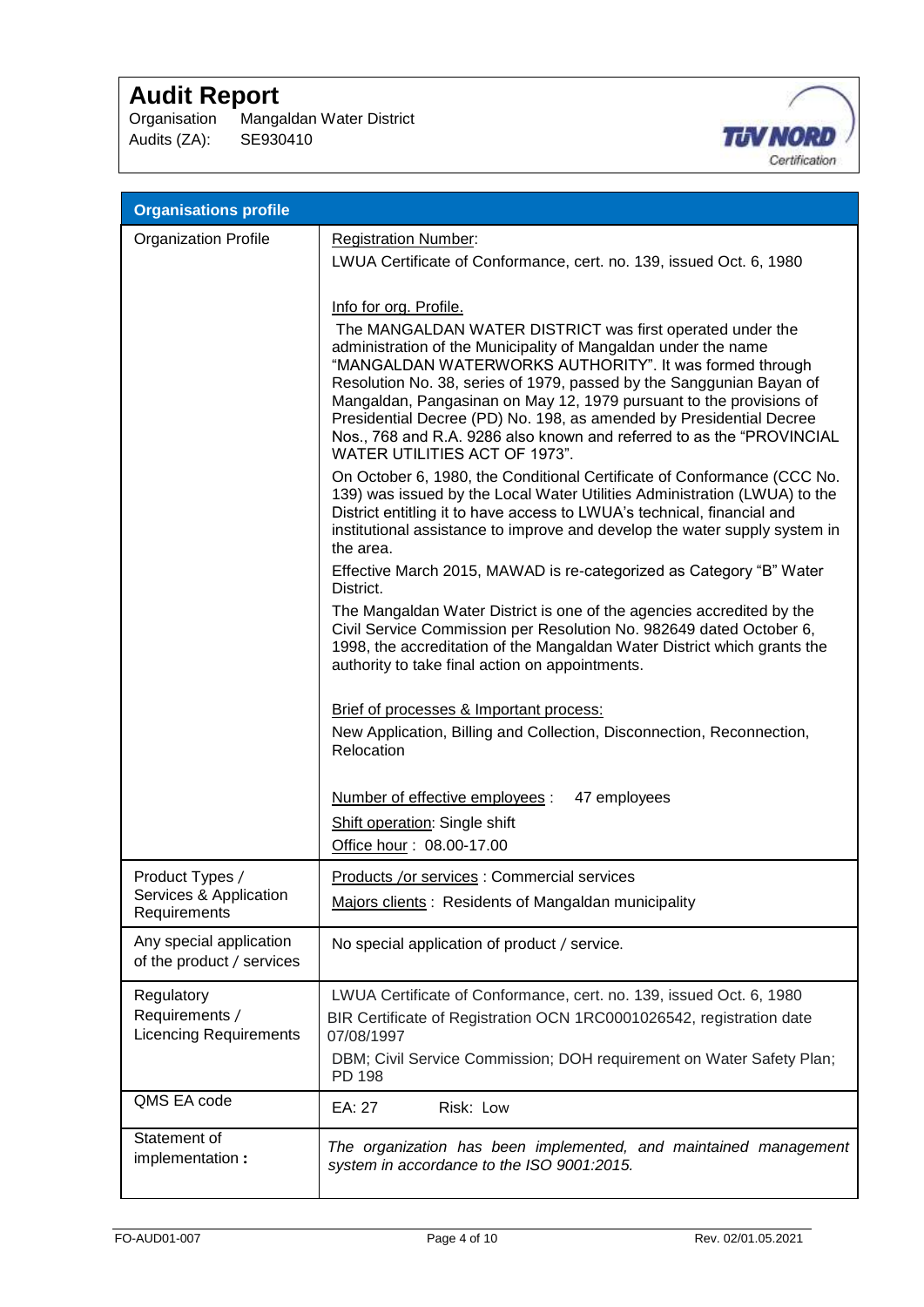| Organisation | Mangaldan Water District |
|--------------|--------------------------|
| Audits (ZA): | SE930410                 |



|                                                                               | Strategical direction of the organisation has established by their<br>understanding internal and external issues in related contexts such as<br>economics, technologies, politics, and etc. As well as interested parties<br>needs expectations are determined such as customer, obligations<br>compliance, top management, suppliers, and etc. They have been<br>considered into identification of organization risks & opportunities and the<br>ways to mitigate these risks to the acceptable levels and incorporated into<br>the action plan which measured and monitored in the regular basis. |
|-------------------------------------------------------------------------------|-----------------------------------------------------------------------------------------------------------------------------------------------------------------------------------------------------------------------------------------------------------------------------------------------------------------------------------------------------------------------------------------------------------------------------------------------------------------------------------------------------------------------------------------------------------------------------------------------------|
| QMS:<br>QA/QC control                                                         | Document checking, Site Inspection                                                                                                                                                                                                                                                                                                                                                                                                                                                                                                                                                                  |
| Legal Or Mutual<br><b>Relationship With The</b><br>Central Office (Multisite) | <b>NA</b>                                                                                                                                                                                                                                                                                                                                                                                                                                                                                                                                                                                           |
| Year's Been Certified                                                         | <b>NA</b>                                                                                                                                                                                                                                                                                                                                                                                                                                                                                                                                                                                           |

## **Summary / explanations of results**

#### **Organisational or functional units or processes audited**:

Management process, Internal Audit, Purchasing / BAC, Document and Records Control, Commercial Division (New applicants, Relocation, Billing and Collection, Disconnection, Reconnection including Calibration and meter replacement), Warehouse / Store Room including IQC, HR / Training, Facility Maintenance, and Customer Satisfaction / Complaint.

#### **Aspect of the company and/or audit to be hilighted:**

None during audit.

## **Summary of the findings in this visit**:

NC A: 0 , NC B: 0 , PI: 4 , GP: 1 , CM: 1

#### **Last year's Non Conformity Verification for Effectiveness**: NA

#### **Reason selecting the site audited to be detailed (if any):** NA

#### **Expert feedback (if using expert**):

Technical expert was employed during this audit to guide the auditors on technical matters. The overall assessment of the organization's Quality Management System was affirmative and her agreement to each audit finding is stated on the "Detailed Results" section. Her overall agreement with the result of this audit is denoted by her signature affixed on this audit report.

#### **Remote Audit (if using remote audit**):

The 100% remote audit via Google Meet was effective as all the infrastructure requirements were met with secure internet connection. Mandatory requirements like conduct of management review and internal audits were conducted accordingly. All auditees were knowledgeable of the processes and documented information was readily available and presented thru screen sharing.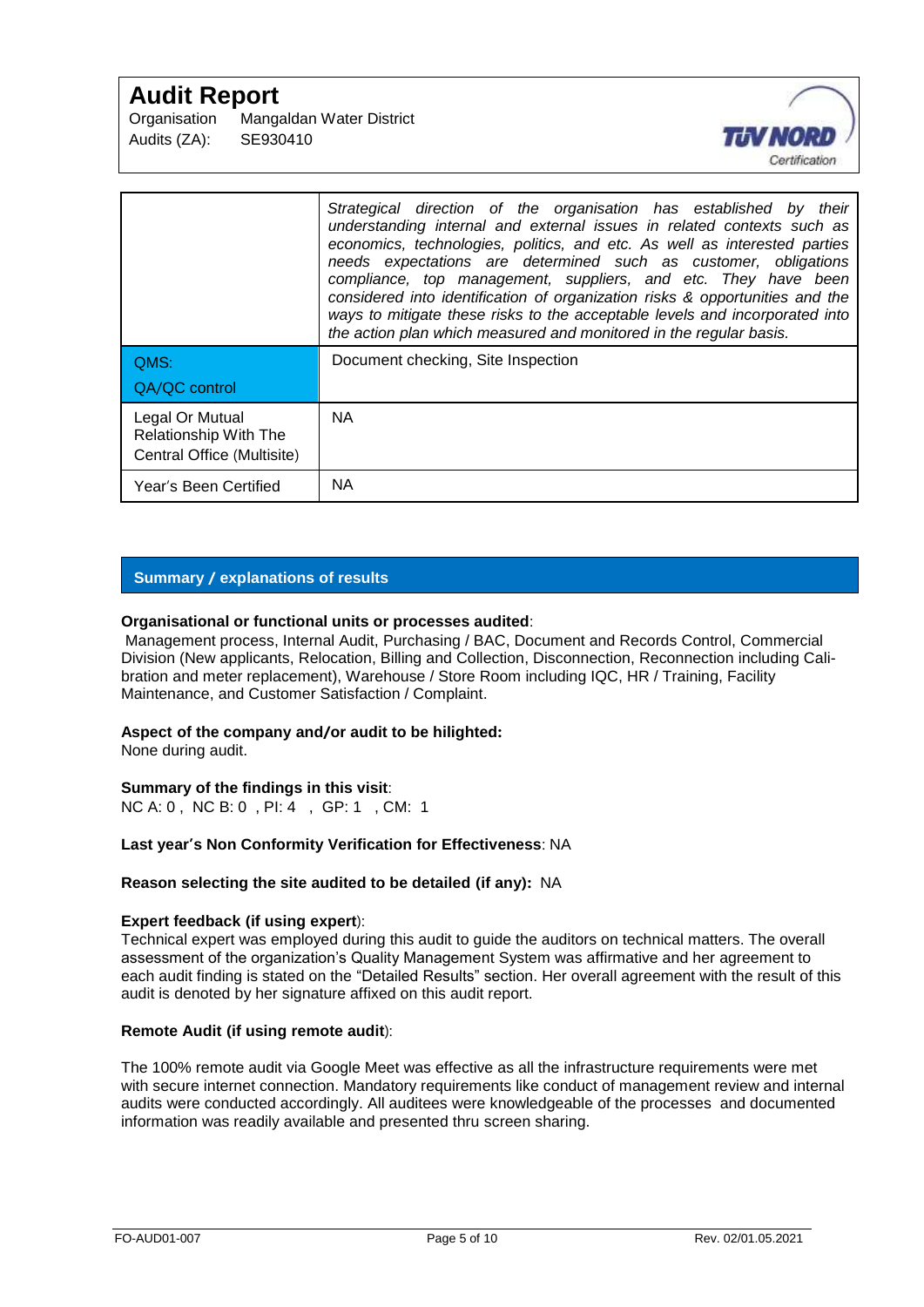Organisation Mangaldan Water District Audits (ZA): SE930410



### **Management of non-conformities**

- $\boxtimes$  Nonconformities were not found the procedure can continue.
- Nonconformities were found.

#### **Follow-up action:**

#### **NC A: Action plan with follow-up Audit or action plan and the submission of documents**

#### **Action plan and follow-up audit**

 A scheduled plan of actions with the serial number of the findings, root cause analysis, corrections (to eliminate the non-conformity) and corrective actions (to eliminate the cause of the non-conformity) have to be submitted to the auditors for reviewing (Deadline: Within 6 weeks after the last audit day). Based upon the action plan the on-site review and evaluation of the introduction, implementation and effectiveness of implemented guided corrections and corrective actions take place (Deadline: Within 3 months after the last audit day).

or

#### **Action plan and the submission of documents**

 A scheduled plan of actions with the serial number of the findings, root cause analysis, corrections (to eliminate the non-conformity) and corrective actions (to eliminate the cause of the non-conformity) have to be submitted to the auditors for reviewing (Deadline: Within 6 weeks after the last audit day).Based upon the action plan the evaluation of the effectiveness and the implementation of corrections and corrective actions take place (Deadline: Within 3 months after the last audit day).

#### **NC B: Action plan and if necessary the submission of documents**

#### **Action plan**

A scheduled plan of actions with the serial number of the findings, root cause analysis, corrections (to eliminate the non-conformity) and corrective actions (to eliminate the cause of the non-conformity) have to be submitted to the auditors for reviewing (Deadline: Within 6 weeks after the last audit day).

#### **Submission of documents** (if necessary)

Based upon the action plan the on-site review and evaluation of the introduction, implementation and effectiveness of implemented guided corrections and corrective actions take place (Deadline: Within 3 months after the last audit day).

**Note:** The audit team leader directs the non-conformities as needed to the responsible auditor for processing.